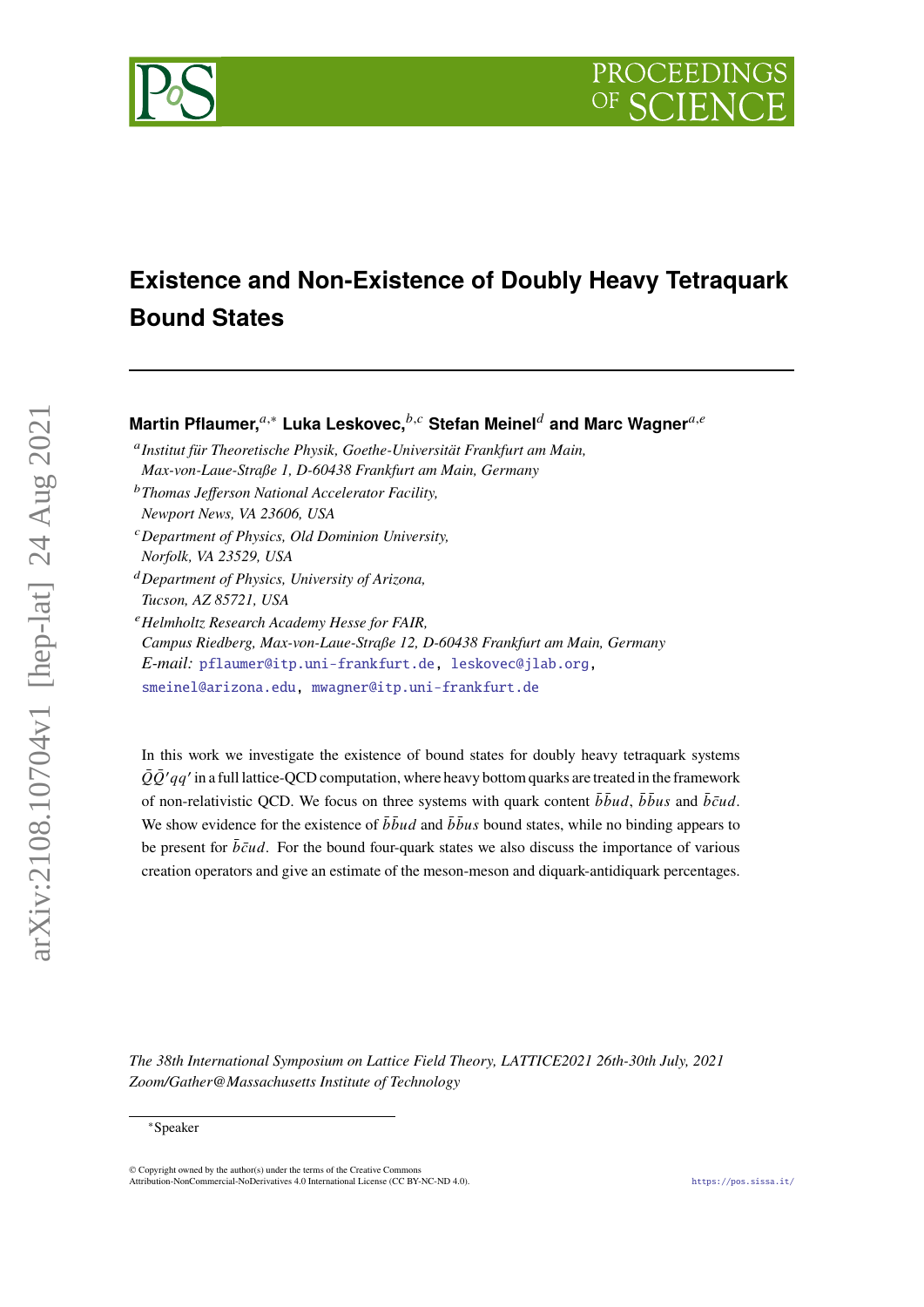#### **1. Introduction**

In the last decade, several hadrons that cannot be described by an ordinary quark-antiquark pair were observed in experiments. Their quantum numbers are, however, consistent with a four-quark structure. One prominent example is the electrically charged states  $Z_b(10610)^+$  and  $Z_b(10650)^+$ [\[1\]](#page-7-0). Their masses and decay channels strongly suggest a  $\bar{b}b$  pair, but their non-vanishing electrical charge indicates the presence of another light quark-antiquark pair.

These experimental results triggered many theoretical studies of tetraquarks, which are often extremely challenging, in particular when several decay channels exist. In this work we are focusing on less difficult four-quark systems composed of two heavy antiquarks  $\overline{O}O'$  with  $O, O' \in \{b, c\}$ and two light quarks  $qq'$  with  $q, q' \in \{u, d, s\}$ . This particular quark structure  $\overline{Q}\overline{Q}'qq'$  is very promising with respect to the formation of hadronically stable tetraquarks, as there is evidence that in the limit of large heavy quark masses such tetraquarks exist (see e.g. Refs. [\[2–](#page-7-1)[5\]](#page-7-2)).

In previous lattice-QCD studies the Born-Oppenheimer approximation was used extensively to investigate the  $\bar{b} \bar{b} u d$  system. Those studies predicted a bound state with quantum numbers  $I(J<sup>P</sup>) = 0(1<sup>+</sup>)$  and binding energy  $\approx 60$  MeV ... 90 MeV [\[6](#page-7-3)[–11\]](#page-7-4). Moreover, a resonance with quantum numbers  $I(J^P) = 0(1^-)$  was found, which has a resonance energy  $\approx 20$  MeV above the BB threshold and a width  $\Gamma \approx 100$  MeV [\[12\]](#page-7-5). More rigorous full lattice-QCD studies recently confirmed the hadronically stable  $\bar{b} \bar{b} u d$  tetraquark and predicted another bound state for  $\bar{b} \bar{b} u s$ , while the situation is less clear for  $\bar{b}\bar{c}ud$  [\[13](#page-7-6)[–19\]](#page-8-0). In the following we give an update on our ongoing full lattice-OCD investigations of  $\bar{b} \bar{b} u d$ ,  $\bar{b} \bar{b} u s$  and  $\bar{b} \bar{c} u d$  tetraquarks.

### **2. Lattice Setup**

We use gauge-link configurations generated by the RBC and UKQCD collaborations with  $2+1$ flavors of domain-wall fermions and the Iwasaki gauge action [\[20,](#page-8-1) [21\]](#page-8-2). Details of the ensembles are collected in Tab. [1.](#page-1-0) They differ in the lattice spacing, the lattice extent and the pion mass. One of the ensembles has a pion mass equal to the physical pion mass. In the following we show and discuss results only for selected ensembles, but computations were always performed on all five ensembles, e.g. to study the pion-mass dependence of the binding energy and finite volume effects via a scattering analysis for the  $\bar{b} \bar{b} u d$  system (see Ref. [\[17\]](#page-8-3) for details).

<span id="page-1-0"></span>

| Ensemble          | $N_s^3 \times N_t$ | $a$ [fm]  | $am_{u:d}$ | $am_s$ | $m_\pi$ [MeV] |
|-------------------|--------------------|-----------|------------|--------|---------------|
| C00078            | $48^{3} \times 96$ | 0.1141(3) | 0.00078    | 0.0362 | 139(1)        |
| C <sub>005</sub>  | $24^3 \times 64$   | 0.1106(3) | 0.005      | 0.04   | 340(1)        |
| CO <sub>1</sub>   | $24^3 \times 64$   | 0.1106(3) | 0.01       | 0.04   | 431(1)        |
| F <sub>0</sub> 04 | $32^3 \times 64$   | 0.0828(3) | 0.004      | 0.03   | 303(1)        |
| F <sub>006</sub>  | $32^3 \times 64$   | 0.0828(3) | 0.006      | 0.03   | 360(1)        |

**Table 1:** Gauge-link ensembles [\[20,](#page-8-1) [21\]](#page-8-2) used in this work.  $N_s$ ,  $N_t$ : number of lattice sites in spatial and temporal directions; a: lattice spacing;  $am_{u:d}$ : bare up and down quark mass;  $am_s$ : bare strange quark mass;  $m_\pi$ : pion mass.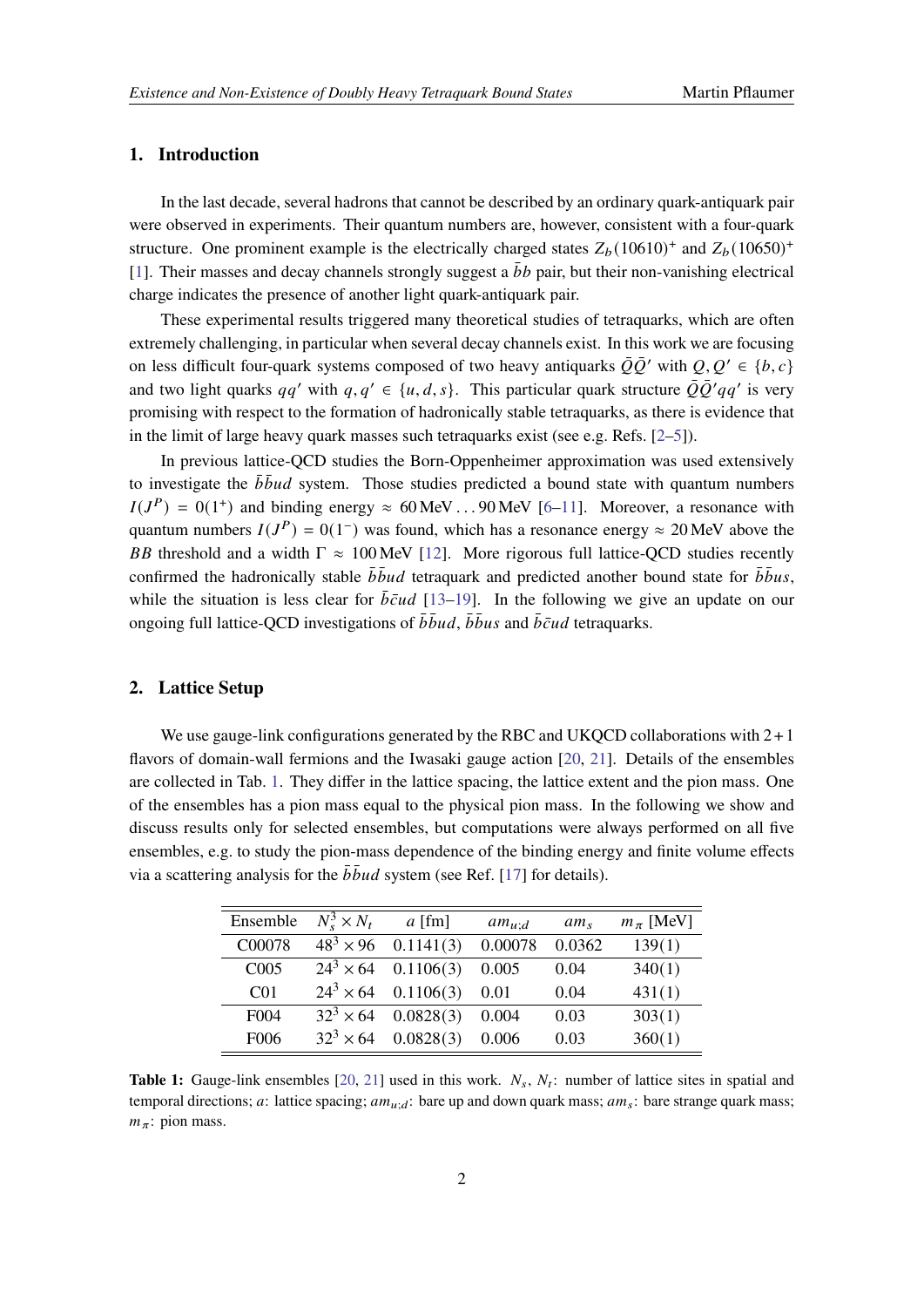We used spatially smeared point-to-all propagators for all quark flavors. Bottom propagators are computed in the NRQCD framework [\[22,](#page-8-4) [23\]](#page-8-5) and charm propagators correspond to a relativistic heavy quark action [\[24\]](#page-8-6).

#### **3. Interpolating Operators**

Two distinct types of interpolating operators are used in our investigation. The first type corresponds to local operators, where all four-quarks are centered at the same point in space. We consider local meson-meson as well as local diquark-antidiquark structures. The second type of interpolating operators corresponds to non-local or scattering operators. They describe two spatially separated independent mesons. In case the ground state in a given sector is a four-quark bound state, we expect that the local operators will generate a good overlap to that state. Since meson-meson scattering states are expected to be rather close, we consider it extremely important to also include scattering operators. Only the combination of both types of interpolating operators might allow to accurately resolve all low lying states and to isolate a possibly existing stable tetraquark from scattering states.

In detail, our interpolating operators are given by

<span id="page-2-0"></span>
$$
O_{\text{loc},MM} \propto \sum_{\mathbf{x}} M_1(\mathbf{x}) M_2(\mathbf{x}) \tag{1}
$$

$$
O_{\text{loc},Dd} \propto \sum_{\mathbf{x}} \bar{Q}_1^a \gamma_j C \bar{Q}_2^b(\mathbf{x}) q_1^a C \gamma_5 \Gamma_2 q_2^b(\mathbf{x}) \tag{2}
$$

$$
O_{\text{scatt},MM} \propto \sum_{\mathbf{x}} M_1(\mathbf{x}) \sum_{\mathbf{y}} M_2(\mathbf{y}), \tag{3}
$$

where we use the notation  $M_i(\mathbf{x}) = \bar{Q}_i \Gamma_i q_i(\mathbf{x})$  for mesonic interpolators and C denotes the charge conjugation matrix. For each flavor and  $I(J^P)$  sector, we consider the diquark-antidiquark operator [\(2\)](#page-2-0) and several meson-meson operators as listed in Tab. [2.](#page-2-1) For  $\bar{b} \bar{b} u d$  and  $\bar{b} \bar{c} u d$  we study  $I = 0$ . The anti-symmetric flavor combination is realized via  $\sum_{\mathbf{x}} (M_1(\mathbf{x}) M_2(\mathbf{x}) - u \leftrightarrow d)$ .

<span id="page-2-1"></span>

|          | $\bar{b} \bar{b} u d$ | bbus                          | $b\bar{c}$ ud |              |
|----------|-----------------------|-------------------------------|---------------|--------------|
| $I(J^P)$ | $0(1^{+})$            |                               | $0(0^{+})$    |              |
|          | $BB^*, B^*B^*$        | $B_s B^*, B_s^* B, B_s^* B^*$ | ВD            | $BD^*, B^*D$ |

**Table 2:** Meson-meson operators considered for each flavor and  $I(J^P)$  sector. For pseudoscalar mesons we use  $\Gamma_{1,2} = \gamma_5$ , for vector mesons we use  $\Gamma_{1,2} = \gamma_j$ .

## **4.** Energy Levels of the  $\overline{Q}\overline{Q}'qq'$  Systems

We computed correlation matrices  $C_{jk}(t) = \langle O_j(t)O_k^{\dagger}(0) \rangle$ , where  $O_j$  and  $O_k$  are the interpolating operators defined in the previous section. We present a schematic representation of the necessary Wick contractions in Fig. [1.](#page-3-0) Since our computations are currently based on point-toall propagators, the resulting matrix is restricted to elements with a local operator at the source. Consequently,  $C_{ik}(t)$  are not a square matrices.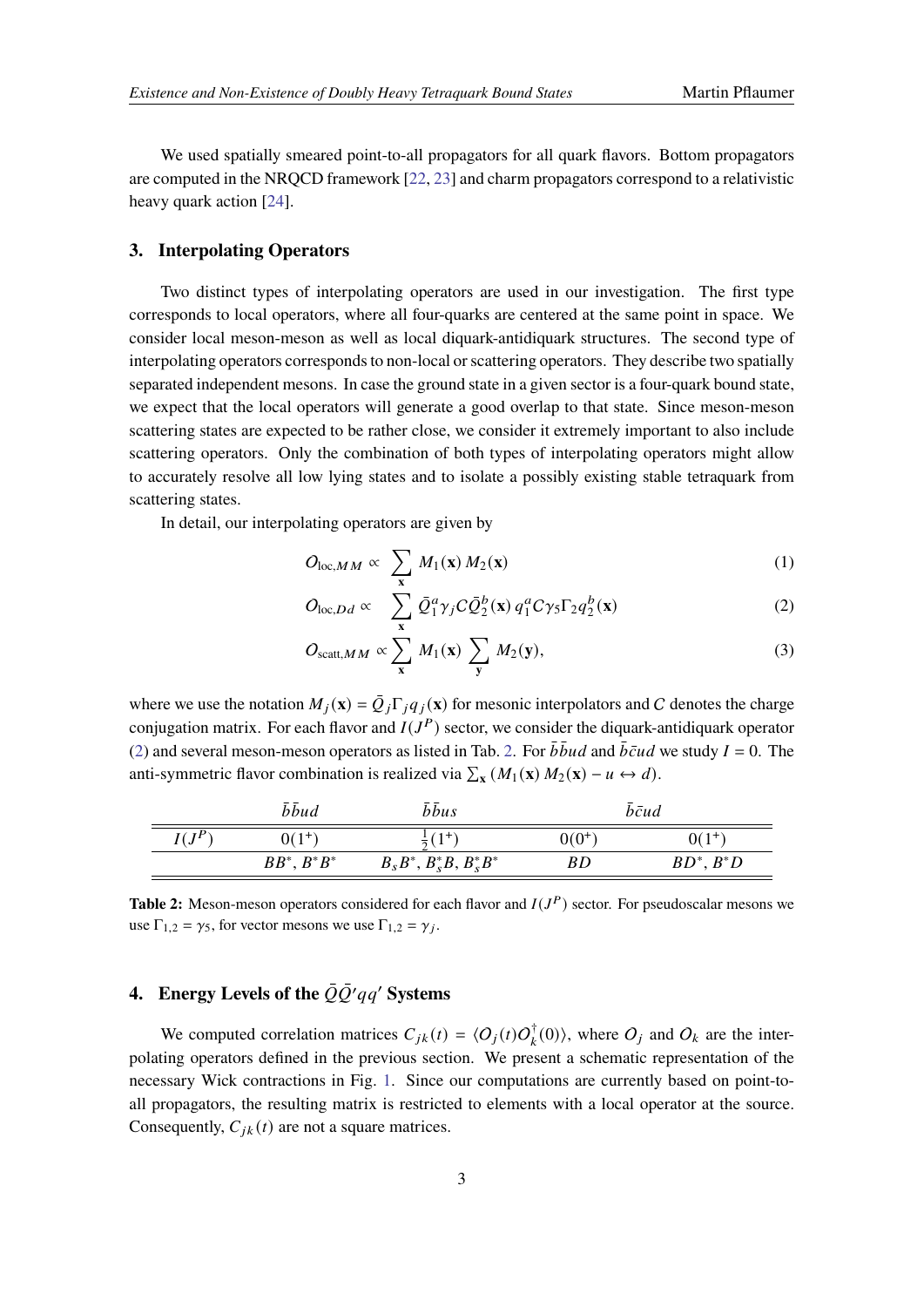To extract the low-lying energy eigenvalues, we performed simultaneous multi-exponential fits to all matrix elements using a truncated spectral decomposition of the correlation matrix,

<span id="page-3-2"></span>
$$
C_{jk}(t) \approx \sum_{n=0}^{N-1} Z_j^n (Z_k^n)^* e^{-E_n t}.
$$
 (4)

<span id="page-3-0"></span> $E_n$  denote the energy eigenvalues and  $Z_i^n = \langle \Omega | O_j | n \rangle$  the overlaps of the corresponding energy eigenstates and the trial states.



**Figure 1:** Schematic representation of Wick contractions for different types of correlation matrix elements. T represents a local tetraquark operator and  $M_1$  and  $M_2$  represent the two mesons forming a scattering operator. Black lines correspond to heavy quark propagators, red lines to light quark propagators.

### **4.1 Hadronically Stable**  $\bar{b} \bar{b} u d$  Tetraquark with  $I(J^P) = 0(1^+)$

<span id="page-3-1"></span>In Fig. [2](#page-3-1) we present fit results for the two lowest energy levels of the  $\bar{b} \bar{b} u d$  system with quantum numbers  $I(J^P) = 0(1^+)$ . The boxes at the bottom of the plot below each fit indicate which operators



**Figure 2:** Results for the two lowest energy levels of the  $\bar{b} \bar{b} u d$  system with quantum numbers  $I(J^P) = 0(1^+)$ relative to the  $BB^*$  threshold (ensemble C005).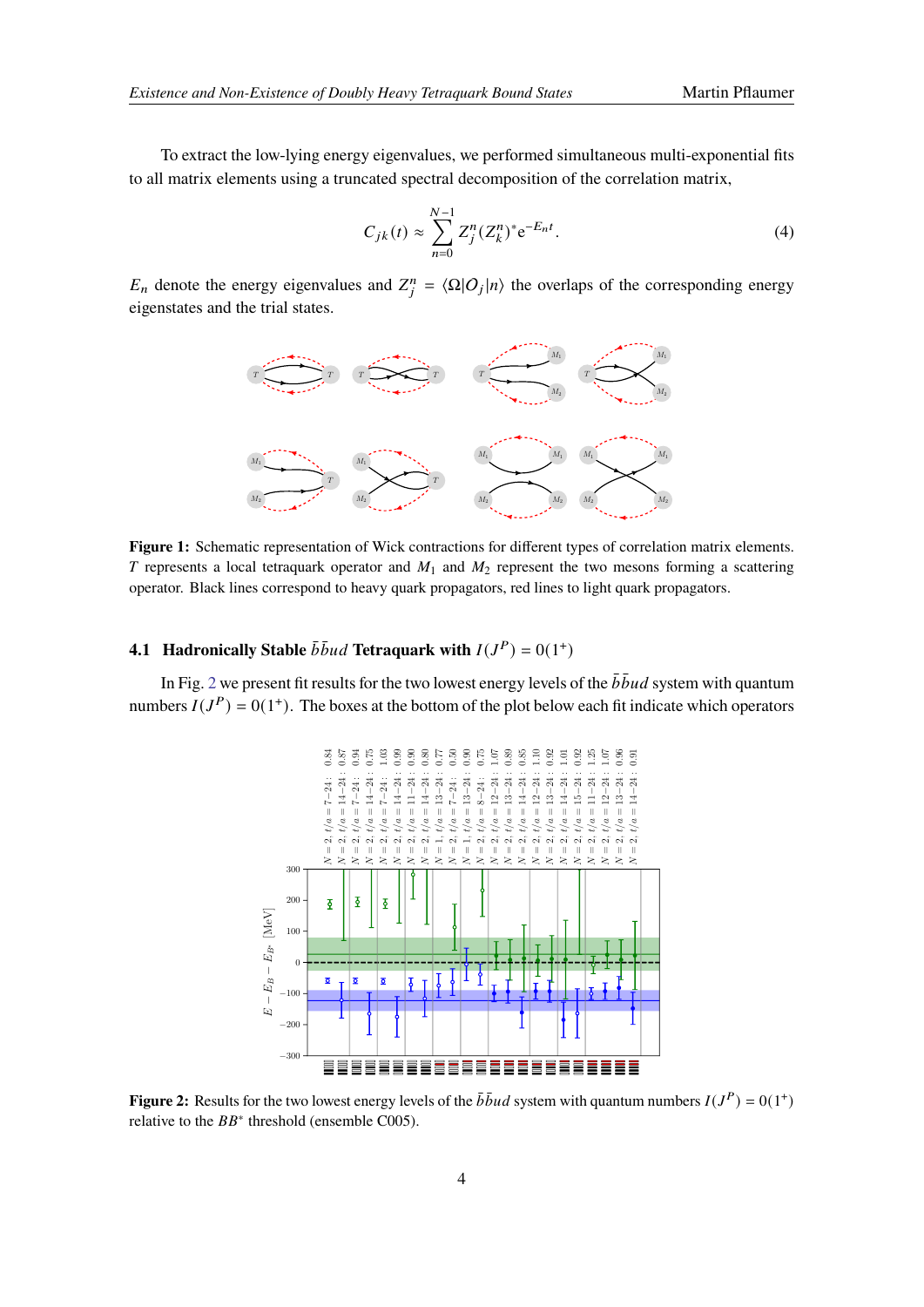were included in the correlation matrix. A filled black box represents a local operator and a filled red box a scattering operator. For each operator basis we show the fit results for the ground state in blue and for the first excited state in green, where the energy of the lowest threshold, the  $BB^*$ threshold, is subtracted. Above the fits, we provide the number of exponentials  $N$  used in the fit function [\(4\)](#page-3-2), the temporal fit range and the resulting correlated  $\chi^2$ .

We obtain a ground-state energy significantly below the relevant  $BB^*$  threshold, if local as well as scattering operators are included in the correlation matrix. Moreover, the energy of the first excited state is consistent with the  $BB^*$  threshold. This clearly indicates a hadronically stable tetraquark. A careful analysis based on Lüscher's finite volume method and a chiral extrapolation including all five ensembles from Tab. [1](#page-1-0) results in a binding energy of  $(-128 \pm 24)$  MeV with an estimated systematic error below 10 MeV. For details we refer to our recent publication [\[17\]](#page-8-3).

We have also solved a standard generalized eigenvalue problem using the  $3 \times 3$  square correlation matrix formed by the local operators. In Fig. [3](#page-4-0) (left) we show the normalized eigenvector components of the ground state corresponding to the hadronically stable tetraquark. The plot indicates that the tetraquark is a superposition of  $BB$  and  $BB^*$  meson-meson components and of a diquark-antidiquark component, where the meson-meson contribution dominates with ~ 77%, whereas the diquark-antidiquark contribution is only  $\sim$  23%. It is interesting to compare this result to a recent Born Oppenheimer investigation of the structure of this tetraquark. The main result of Ref. [\[11\]](#page-7-4), the eigenvector components of a meson-meson and of a diquark-antidiquark interpolating operator as functions of the  $b\bar{b}$  separation r, is shown in Fig. [3](#page-4-0) (right). Multiplying these curves with the radial probability density and integrating over  $r$  led to a meson-meson contribution of  $~\sim 60\%$  and a diquark-antidiquark contribution of  $~\sim 40\%$ . The results of both approaches agree that both meson-meson and diquark-antidiquark structures are present in the tetraquark with the meson-meson component dominating.

<span id="page-4-0"></span>

**Figure 3: Left:** Normalized eigenvector components of the ground state for the 3×3 square correlation matrix formed by the local *bbud* operators (ensemble C005). **Right:** Born-Oppenheimer result for normalized eigenvector components of a meson-meson and of a diquark-antidiquark interpolating operator as functions of the  $\bar{b}\bar{b}$  separation r (figure taken from Ref. [\[11\]](#page-7-4)).

#### **4.2 Hadronically Stable**  $\bar{b} \bar{b} u s$  Tetraquark with  $I(J^P) = \frac{1}{2}$  $\frac{1}{2}(1^+)$

In Fig. [4](#page-5-0) we present fit results for the two lowest energy levels of the  $\bar{b}$  bus system with quantum numbers  $I(J^P) = \frac{1}{2}$  $\frac{1}{2}(1^+)$ . Again there is clear evidence for a hadronically stable tetraquark with a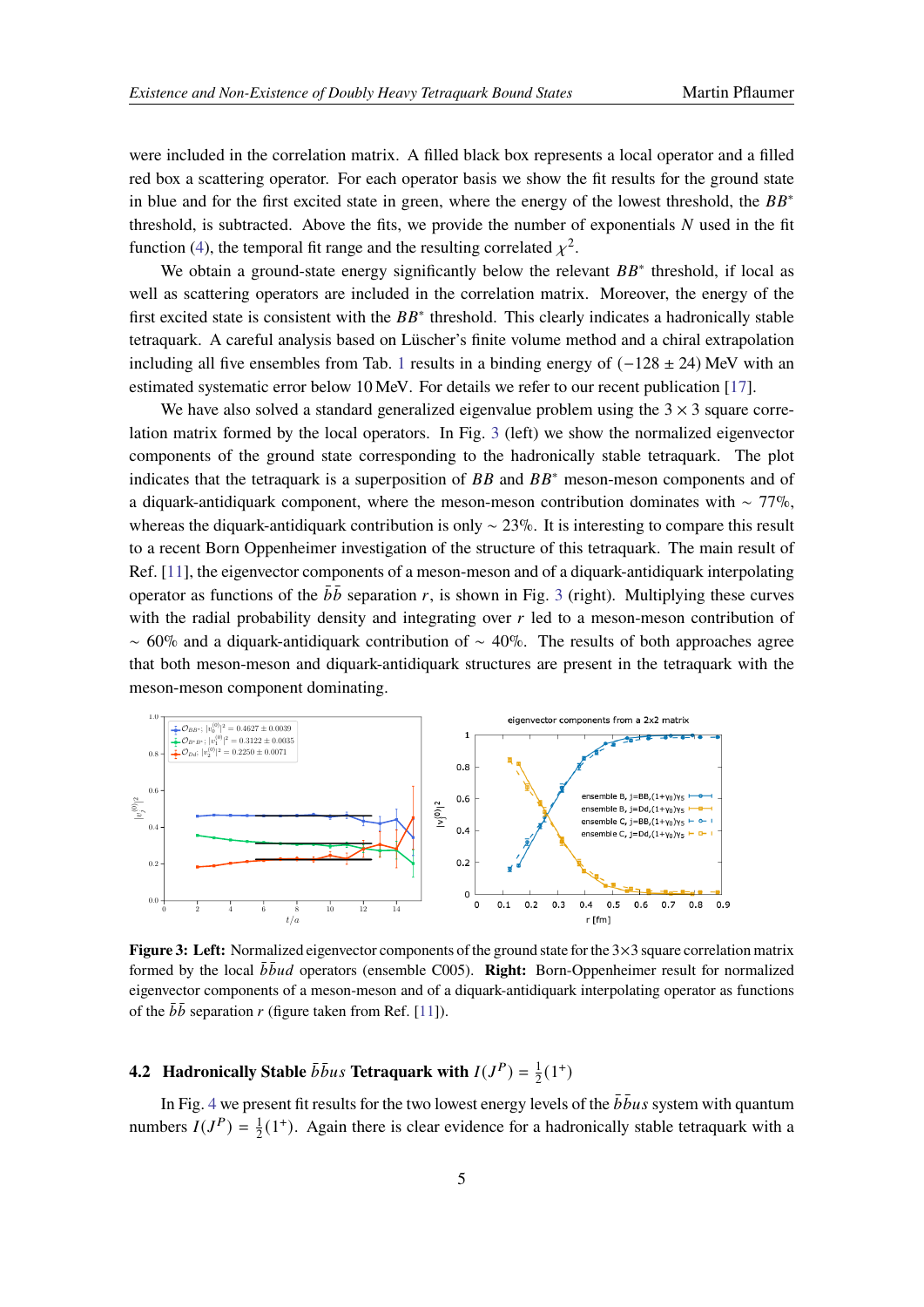<span id="page-5-0"></span>binding energy of  $\approx -80$  MeV, i.e. with a mass clearly below the relevant  $BB_s^*$  threshold, while the first excited state is consistent with that threshold. This confirms predictions of independent recent lattice-QCD studies using a similar setup [\[13,](#page-7-6) [16\]](#page-8-7).



**Figure 4:** Results for the two lowest energy levels of the  $b\bar{b}us$  system with quantum numbers  $I(J^P) = \frac{1}{2}(1^+)$ relative to the  $BB_s^*$  threshold (ensemble C01).

As before, we also solved a standard generalized eigenvalue problem using the  $4 \times 4$  square correlation matrix formed by the local operators. In Fig. [5](#page-5-1) we show the normalized eigenvector components of the ground state and the first excited state. The left plot indicates that the mesonmeson percentage is ~ 84%, i.e. somewhat larger than in the  $\bar{b} \bar{b} u d$  case, while the diquarkantidiquark percentage is ~ 16%. Interestingly, the  $B_s B^*$  and  $B_s^* B$  trial states have almost identical weights and appear either as antisymmetric flavor combination (for the ground state) or as symmetric flavor combination (for the first excitation, when using only local operators). We consider this as strong indication that SU(3) flavor symmetry is approximately fulfilled. This might simplify a scattering analysis, similar to that from Ref. [\[17\]](#page-8-3).

<span id="page-5-1"></span>

**Figure 5:** Normalized eigenvector components for the  $4 \times 4$  square correlation matrix formed by the local  $\bar{b}$ *bus* operators (ensemble C01). Left: Ground state. Right: First excitation.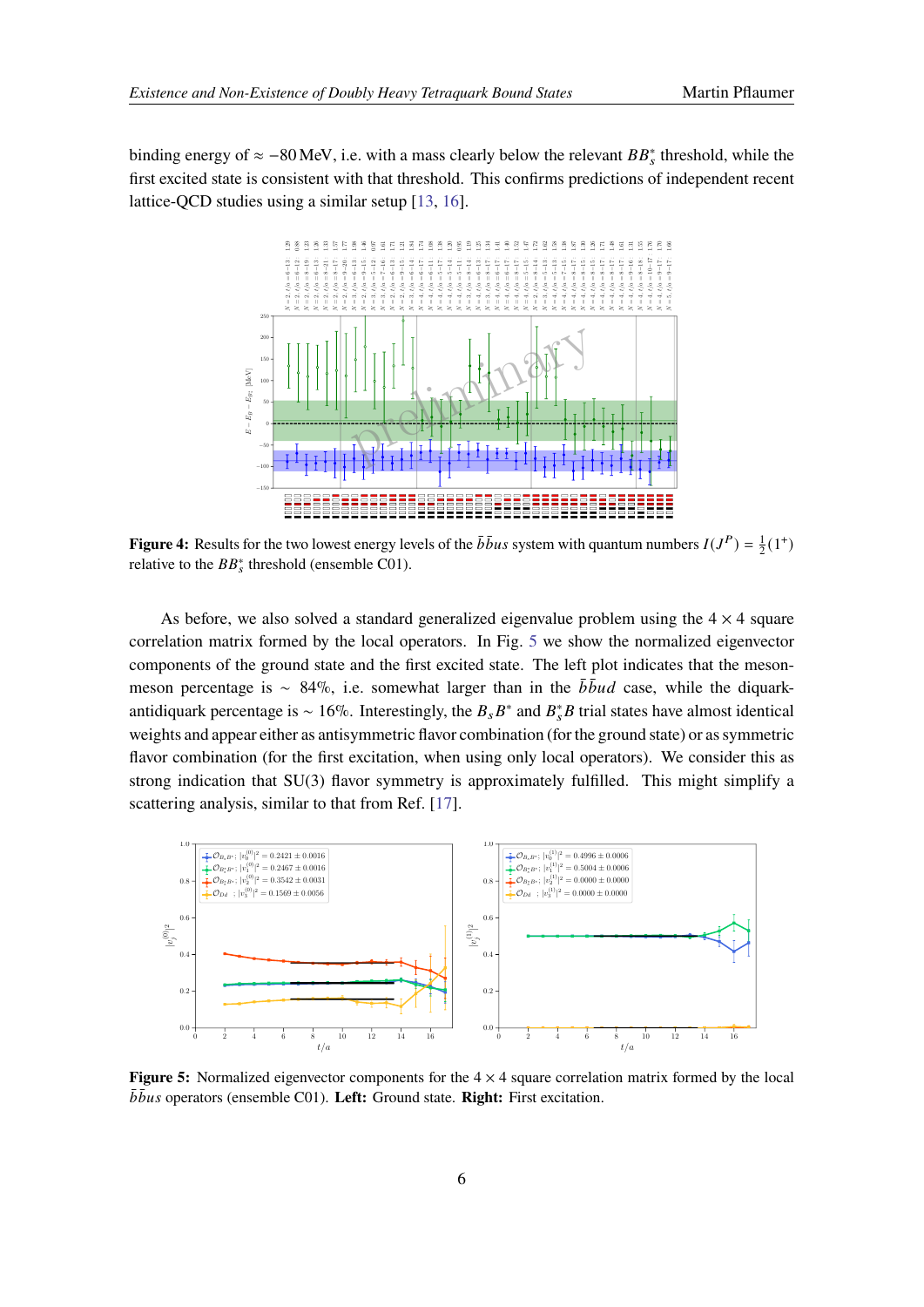### **4.3** Non-existence of Hadronically Stable  $\bar{b}\bar{c}ud$  Tetraquarks with  $I(J^P) = 0(1^+)$  and  $I(J^{P}) = 0(0^{+})$

For quark flavors  $\bar{b}\bar{c}ud$  there are two relevant orthogonal channels, either symmetric with respect to the heavy quarks or antisymmetric. A symmetric state corresponds to quantum numbers  $I(J^P) = 0(1^+)$ , an antisymmetric state to  $I(J^P) = 0(0^+)$ . In Fig. [6](#page-6-0) we present fit results for both cases: for  $I(J^P) = 0(1^+)$  the two lowest energy levels, and for  $I(J^P) = 0(0^+)$  only the ground state energy. In both cases the ground state energy is slightly above, but still consistent with the relevant threshold, i.e. there is no indication for a hadronically stable tetraquarks. This supports the findings of Refs. [\[18\]](#page-8-8), but contradicts those of Ref. [\[15\]](#page-8-9).

<span id="page-6-0"></span>

**Figure 6:** Results for the lowest energy levels of the  $\bar{b}\bar{c}ud$  system. Left:  $I(J^P) = 0(1^+)$ , energy levels relative to the  $B^*D$  threshold. **Right:**  $I(J^P) = 0(0^+)$ , energy levels relative to the *BD* threshold.

### **Acknowledgments**

We thank Antje Peters for collaboration in the early stages of this project. We thank the RBC and UKQCD collaborations for providing gauge field ensembles.

L.L. acknowledges support from the U.S. Department of Energy, Office of Science, through contracts DE-SC0019229 and DE-AC05-06OR23177 (JLAB). S.M. is supported by the U.S. Department of Energy, Office of Science, Office of High Energy Physics under Award Number DE-SC0009913. M.W. acknowledges support by the Heisenberg Programme of the Deutsche Forschungsgemeinschaft (DFG, German Research Foundation) – project number 399217702. M.P. and M.W. acknowledge support by the Deutsche Forschungsgemeinschaft (DFG, German Research Foundation) – project number 457742095.

Calculations on the GOETHE-HLR and on the FUCHS-CSC high-performance computers of the Frankfurt University were conducted for this research. We would like to thank HPC-Hessen, funded by the State Ministry of Higher Education, Research and the Arts, for programming advice. This research used resources of the National Energy Research Scientific Computing Center (NERSC), a U.S. Department of Energy Office of Science User Facility operated under Contract No. DE-AC02-05CH11231. This work also used resources at the Texas Advanced Computing Center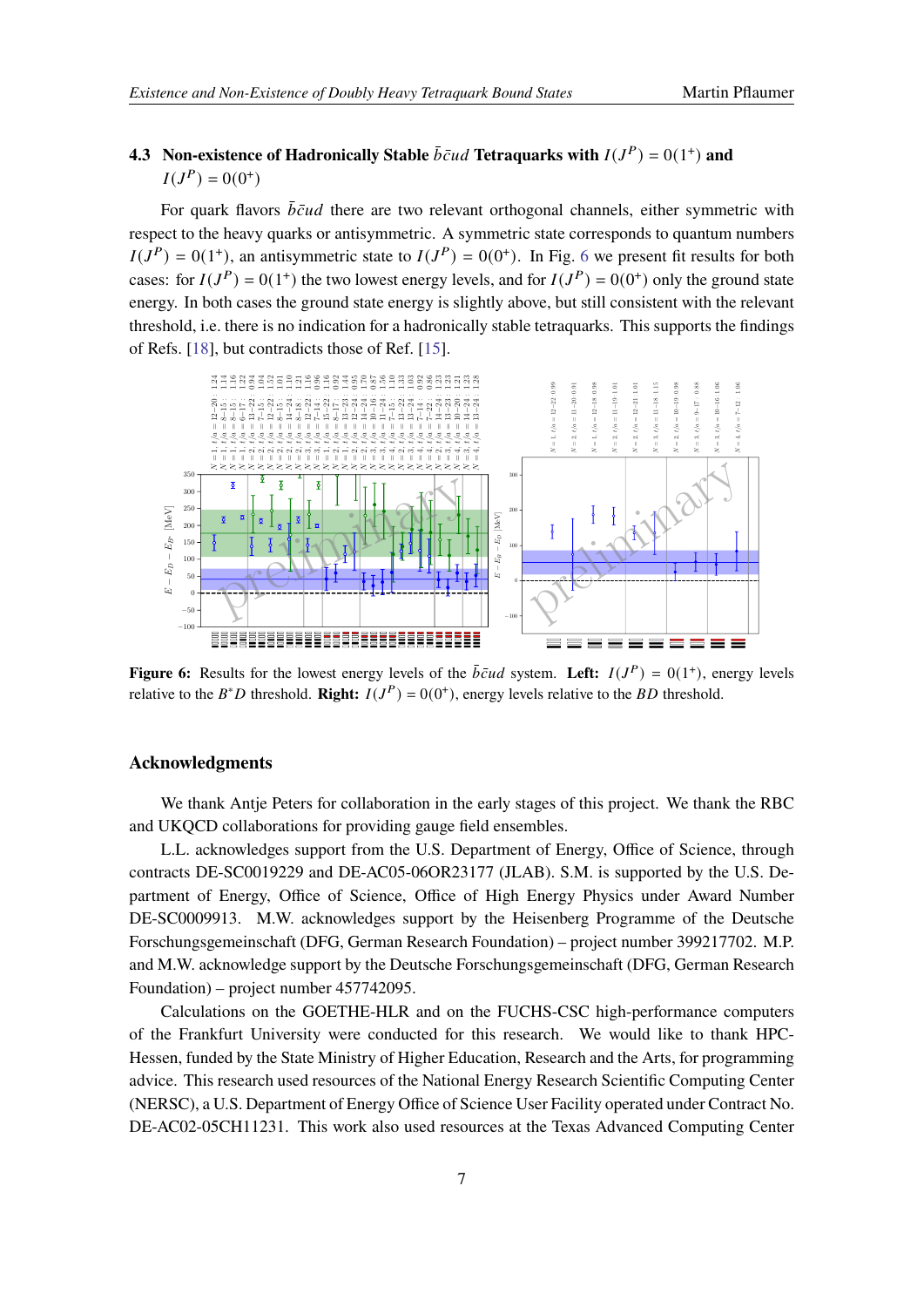that are part of the Extreme Science and Engineering Discovery Environment (XSEDE), which is supported by National Science Foundation grant number ACI-1548562.

### **References**

- <span id="page-7-0"></span>[1] A. Bondar *et al.* [Belle], "Observation of two charged bottomonium-like resonances in  $Y(5S)$ decays," Phys. Rev. Lett. **108**, 122001 (2012) [arXiv:1110.2251 [hep-ex]].
- <span id="page-7-1"></span>[2] J. Carlson, L. Heller and J. A. Tjon, "Stability of dimesons," Phys. Rev. D **37**, 744 (1988)
- [3] A. V. Manohar and M. B. Wise, "Exotic  $QQ\bar{q}\bar{q}$  states in QCD," Nucl. Phys. B 399, 17-33 (1993) [arXiv:hep-ph/9212236 [hep-ph]].
- [4] E. J. Eichten and C. Quigg, "Heavy-quark symmetry implies stable heavy tetraquark mesons  $Q_i Q_j \bar{q}_k \bar{q}_l$ ," Phys. Rev. Lett. **119**, no. 20, 202002 (2017) [arXiv:1707.09575 [hep-ph]].
- <span id="page-7-2"></span>[5] M. Karliner and J. L. Rosner, "Discovery of doubly-charmed  $\Xi_{cc}$  baryon implies a stable (bbud) tetraquark," Phys. Rev. Lett. **119**, no. 20, 202001 (2017) [arXiv:1707.07666 [hep-ph]].
- <span id="page-7-3"></span>[6] Z. S. Brown and K. Orginos, "Tetraquark bound states in the heavy-light heavy-light system," Phys. Rev. D **86**, 114506 (2012) [arXiv:1210.1953 [hep-lat]].
- [7] P. Bicudo and M. Wagner, "Lattice QCD signal for a bottom-bottom tetraquark," Phys. Rev. D **87**, no. 11, 114511 (2013) [arXiv:1209.6274 [hep-ph]].
- [8] P. Bicudo, K. Cichy, A. Peters and M. Wagner, " $BB$  interactions with static bottom quarks from Lattice QCD," Phys. Rev. D **93**, no. 3, 034501 (2016) [arXiv:1510.03441 [hep-lat]].
- [9] P. Bicudo, K. Cichy, A. Peters, B. Wagenbach and M. Wagner, "Evidence for the existence of  $u d\bar{b} \bar{b}$  and the non-existence of  $s s\bar{b} \bar{b}$  and  $c c\bar{b} \bar{b}$  tetraquarks from lattice QCD," Phys. Rev. D **92**, no. 1, 014507 (2015) [arXiv:1505.00613 [hep-lat]].
- [10] P. Bicudo, J. Scheunert and M. Wagner, "Including heavy spin effects in the prediction of a  $b\bar{b}\bar{u}d$  tetraquark with lattice QCD potentials," Phys. Rev. D **95**, no. 3, 034502 (2017) [arXiv:1612.02758 [hep-lat]].
- <span id="page-7-4"></span>[11] P. Bicudo, A. Peters, S. Velten and M. Wagner, "Importance of meson-meson and of diquarkantidiquark creation operators for a  $\bar{b} \bar{b} u d$  tetraquark," Phys. Rev. D 103, no. 11, 114506 (2021) [arXiv:2101.00723 [hep-lat]].
- <span id="page-7-5"></span>[12] P. Bicudo, M. Cardoso, A. Peters, M. Pflaumer and M. Wagner, " $ud\bar{b}\bar{b}$  tetraquark resonances with lattice QCD potentials and the Born-Oppenheimer approximation," Phys. Rev. D **96**, no. 5, 054510 (2017) [arXiv:1704.02383 [hep-lat]].
- <span id="page-7-6"></span>[13] A. Francis, R. J. Hudspith, R. Lewis and K. Maltman, "Lattice prediction for deeply bound doubly heavy tetraquarks," Phys. Rev. Lett. **118**, no. 14, 142001 (2017) [arXiv:1607.05214 [hep-lat]].